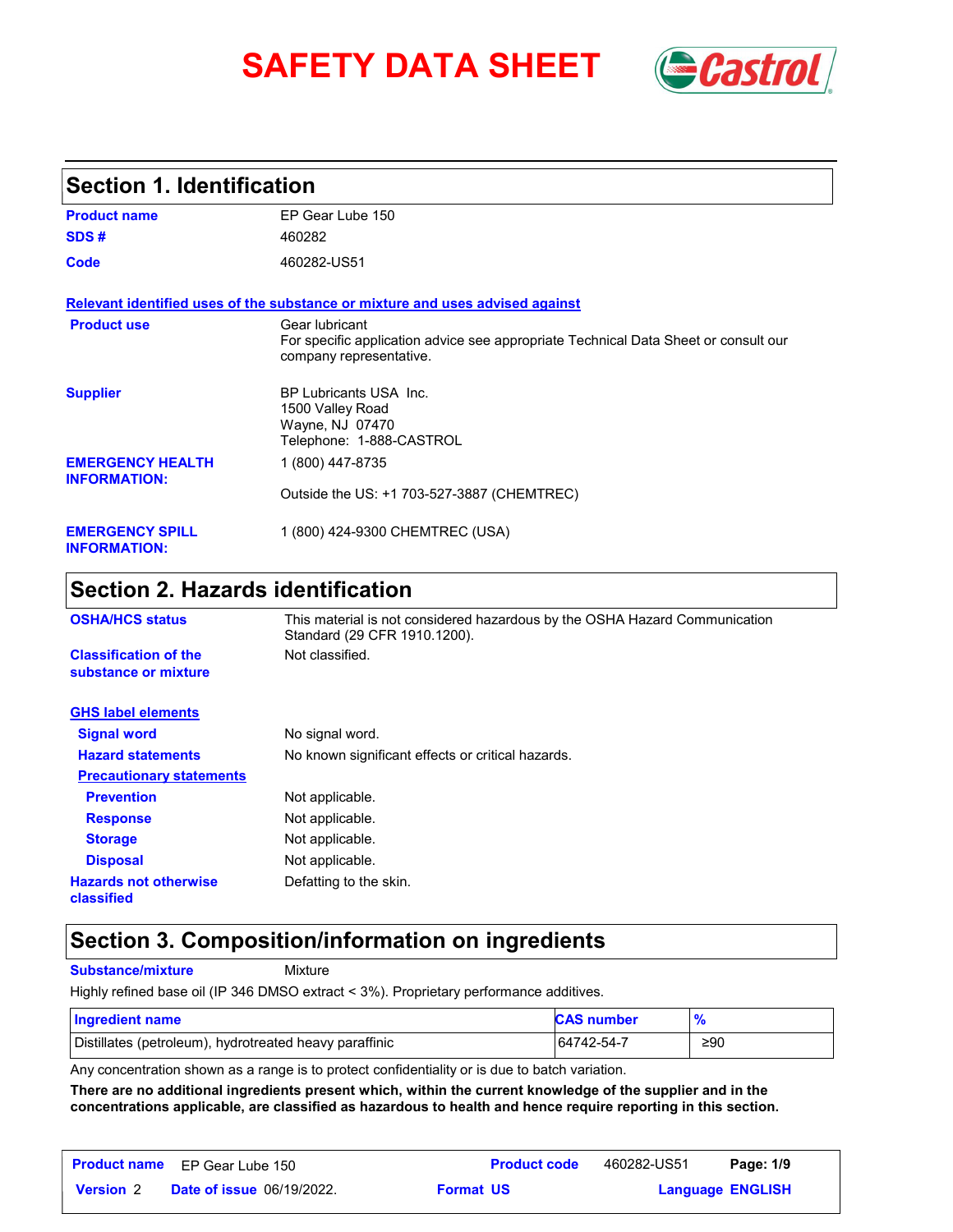## **Section 3. Composition/information on ingredients**

**Occupational exposure limits, if available, are listed in Section 8.**

## **Section 4. First aid measures**

#### **Description of necessary first aid measures**

| <b>Eve contact</b>                | In case of contact, immediately flush eyes with plenty of water for at least 15 minutes.<br>Eyelids should be held away from the eyeball to ensure thorough rinsing. Check for and<br>remove any contact lenses. Get medical attention. |
|-----------------------------------|-----------------------------------------------------------------------------------------------------------------------------------------------------------------------------------------------------------------------------------------|
| <b>Skin contact</b>               | Wash skin thoroughly with soap and water or use recognized skin cleanser. Remove<br>contaminated clothing and shoes. Wash clothing before reuse. Clean shoes thoroughly<br>before reuse. Get medical attention if symptoms occur.       |
| <b>Inhalation</b>                 | If inhaled, remove to fresh air. Get medical attention if symptoms occur.                                                                                                                                                               |
| <b>Ingestion</b>                  | Do not induce vomiting unless directed to do so by medical personnel. Get medical<br>attention if symptoms occur.                                                                                                                       |
| <b>Protection of first-aiders</b> | No action shall be taken involving any personal risk or without suitable training.                                                                                                                                                      |

#### **Most important symptoms/effects, acute and delayed**

**See Section 11 for more detailed information on health effects and symptoms.**

#### **Indication of immediate medical attention and special treatment needed, if necessary**

| <b>Notes to physician</b>  | Treatment should in general be symptomatic and directed to relieving any effects. |
|----------------------------|-----------------------------------------------------------------------------------|
| <b>Specific treatments</b> | No specific treatment.                                                            |

## **Section 5. Fire-fighting measures**

| <b>Extinguishing media</b>                               |                                                                                                                                                                                                                                                                                                                                                                                                                                                                                                                                     |  |  |  |  |
|----------------------------------------------------------|-------------------------------------------------------------------------------------------------------------------------------------------------------------------------------------------------------------------------------------------------------------------------------------------------------------------------------------------------------------------------------------------------------------------------------------------------------------------------------------------------------------------------------------|--|--|--|--|
| <b>Suitable extinguishing</b><br>media                   | In case of fire, use foam, dry chemical or carbon dioxide extinguisher or spray.                                                                                                                                                                                                                                                                                                                                                                                                                                                    |  |  |  |  |
| Unsuitable extinguishing<br>media                        | Do not use water jet.                                                                                                                                                                                                                                                                                                                                                                                                                                                                                                               |  |  |  |  |
| <b>Specific hazards arising</b><br>from the chemical     | Swarf fires - Neat metal working oils may fume, thermally decompose or ignite if they<br>come into contact with red hot swarf. To minimise the generation of red hot swarf ensure<br>that a sufficient flow of oil is correctly directed to the cutting edge of the tool to flood it<br>throughout cutting operations. As an additional precaution swarf should be regularly<br>cleared from the immediate area to prevent the risk of fire. In a fire or if heated, a<br>pressure increase will occur and the container may burst. |  |  |  |  |
| <b>Hazardous combustion</b><br>products                  | Combustion products may include the following:<br>carbon oxides (CO, CO <sub>2</sub> ) (carbon monoxide, carbon dioxide)                                                                                                                                                                                                                                                                                                                                                                                                            |  |  |  |  |
| <b>Special protective actions</b><br>for fire-fighters   | No action shall be taken involving any personal risk or without suitable training. Promptly<br>isolate the scene by removing all persons from the vicinity of the incident if there is a fire.                                                                                                                                                                                                                                                                                                                                      |  |  |  |  |
| <b>Special protective</b><br>equipment for fire-fighters | Fire-fighters should wear positive pressure self-contained breathing apparatus (SCBA)<br>and full turnout gear.                                                                                                                                                                                                                                                                                                                                                                                                                     |  |  |  |  |

### **Section 6. Accidental release measures**

|                                       | Personal precautions, protective equipment and emergency procedures                                                                                                                                                                                                                                                                   |
|---------------------------------------|---------------------------------------------------------------------------------------------------------------------------------------------------------------------------------------------------------------------------------------------------------------------------------------------------------------------------------------|
| <b>For non-emergency</b><br>personnel | No action shall be taken involving any personal risk or without suitable training.<br>Evacuate surrounding areas. Keep unnecessary and unprotected personnel from<br>entering. Do not touch or walk through spilled material. Put on appropriate personal<br>protective equipment. Floors may be slippery; use care to avoid falling. |
| For emergency responders              | If specialized clothing is required to deal with the spillage, take note of any information in<br>Section 8 on suitable and unsuitable materials. See also the information in "For non-<br>emergency personnel".                                                                                                                      |

|                  | <b>Product name</b> EP Gear Lube 150 |                  | <b>Product code</b> | 460282-US51 | Page: 2/9               |  |
|------------------|--------------------------------------|------------------|---------------------|-------------|-------------------------|--|
| <b>Version</b> 2 | <b>Date of issue 06/19/2022.</b>     | <b>Format US</b> |                     |             | <b>Language ENGLISH</b> |  |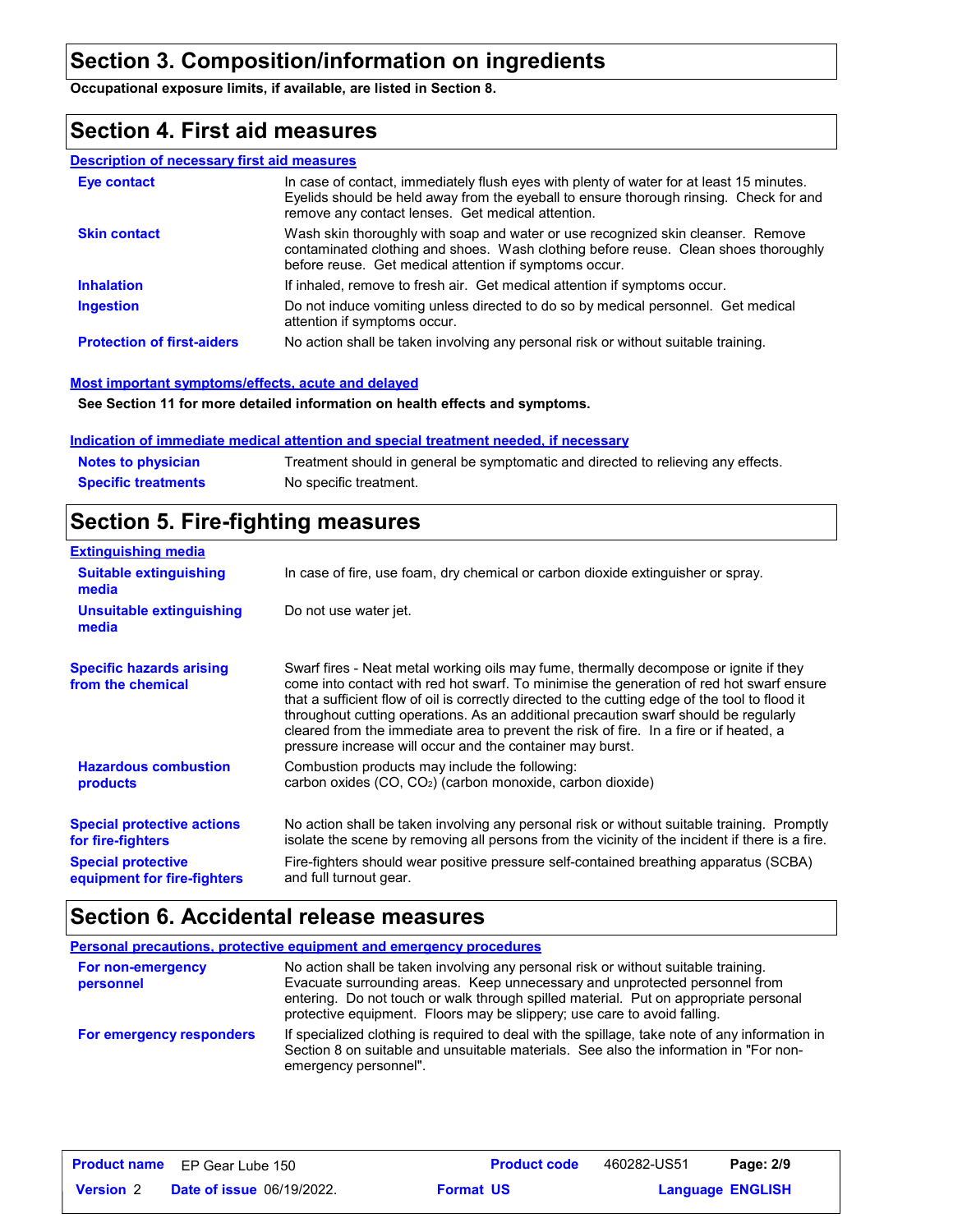#### **Section 6. Accidental release measures**

| <b>Environmental precautions</b>                      | Avoid dispersal of spilled material and runoff and contact with soil, waterways, drains<br>and sewers. Inform the relevant authorities if the product has caused environmental<br>pollution (sewers, waterways, soil or air).                                                                                                                                                                      |
|-------------------------------------------------------|----------------------------------------------------------------------------------------------------------------------------------------------------------------------------------------------------------------------------------------------------------------------------------------------------------------------------------------------------------------------------------------------------|
| Methods and materials for containment and cleaning up |                                                                                                                                                                                                                                                                                                                                                                                                    |
| <b>Small spill</b>                                    | Stop leak if without risk. Move containers from spill area. Absorb with an inert material<br>and place in an appropriate waste disposal container. Dispose of via a licensed waste<br>disposal contractor.                                                                                                                                                                                         |
| Large spill                                           | Stop leak if without risk. Move containers from spill area. Prevent entry into sewers,<br>water courses, basements or confined areas. Contain and collect spillage with non-<br>combustible, absorbent material e.g. sand, earth, vermiculite or diatomaceous earth and<br>place in container for disposal according to local regulations. Dispose of via a licensed<br>waste disposal contractor. |

### **Section 7. Handling and storage**

| <b>Precautions for safe handling</b>                                             |                                                                                                                                                                                                                                                                                                                                                                                                                                                                                                                                                                                                                                                                                                                                                                                                          |
|----------------------------------------------------------------------------------|----------------------------------------------------------------------------------------------------------------------------------------------------------------------------------------------------------------------------------------------------------------------------------------------------------------------------------------------------------------------------------------------------------------------------------------------------------------------------------------------------------------------------------------------------------------------------------------------------------------------------------------------------------------------------------------------------------------------------------------------------------------------------------------------------------|
| <b>Protective measures</b>                                                       | Put on appropriate personal protective equipment (see Section 8). Concentrations of<br>mist, fumes and vapors in enclosed spaces may result in the formation of explosive<br>atmospheres. Excessive splashing, agitation or heating must be avoided. During metal<br>working, solid particles from workpieces or tools will contaminate the fluid and may<br>cause abrasions of the skin. Where such abrasions result in a penetration of the skin,<br>first aid treatment should be applied as soon as reasonably possible. The presence of<br>certain metals in the workpiece or tool, such as chromium, cobalt and nickel, can<br>contaminate the metalworking fluid, as can bacteria, and as a result may induce allergic<br>and other skin reactions, especially if personal hygiene is inadequate. |
| <b>Advice on general</b><br>occupational hygiene                                 | Eating, drinking and smoking should be prohibited in areas where this material is<br>handled, stored and processed. Wash thoroughly after handling. Remove contaminated<br>clothing and protective equipment before entering eating areas. See also Section 8 for<br>additional information on hygiene measures.                                                                                                                                                                                                                                                                                                                                                                                                                                                                                         |
| <b>Conditions for safe storage,</b><br>including any<br><i>incompatibilities</i> | Store in accordance with local regulations. Store in original container protected from<br>direct sunlight in a dry, cool and well-ventilated area, away from incompatible materials<br>(see Section 10) and food and drink. Keep container tightly closed and sealed until<br>ready for use. Store and use only in equipment/containers designed for use with this<br>product. Containers that have been opened must be carefully resealed and kept upright<br>to prevent leakage. Do not store in unlabeled containers. Use appropriate containment<br>to avoid environmental contamination.                                                                                                                                                                                                            |
| <b>Not suitable</b>                                                              | Prolonged exposure to elevated temperature                                                                                                                                                                                                                                                                                                                                                                                                                                                                                                                                                                                                                                                                                                                                                               |

### **Section 8. Exposure controls/personal protection**

#### **Control parameters**

#### **Occupational exposure limits**

Distillates (petroleum), hydrotreated heavy paraffinic **ACGIH TLV (United States).** 

TWA: 5 mg/m<sup>3</sup> 8 hours. Issued/Revised: 11/2009 Form: Inhalable fraction **OSHA PEL (United States).** TWA: 5 mg/m<sup>3</sup> 8 hours. Issued/Revised: 6/1993

#### **Appropriate engineering controls**

All activities involving chemicals should be assessed for their risks to health, to ensure exposures are adequately controlled. Personal protective equipment should only be considered after other forms of control measures (e.g. engineering controls) have been suitably evaluated. Personal protective equipment should conform to appropriate standards, be suitable for use, be kept in good condition and properly maintained. Your supplier of personal protective equipment should be consulted for advice on selection and appropriate standards. For further information contact your national organisation for standards.

Provide exhaust ventilation or other engineering controls to keep the relevant airborne concentrations below their respective occupational exposure limits. The final choice of protective equipment will depend upon a risk assessment. It is

|                  | <b>Product name</b> EP Gear Lube 150 |                  | <b>Product code</b> | 460282-US51             | Page: 3/9 |
|------------------|--------------------------------------|------------------|---------------------|-------------------------|-----------|
| <b>Version 2</b> | <b>Date of issue 06/19/2022.</b>     | <b>Format US</b> |                     | <b>Language ENGLISH</b> |           |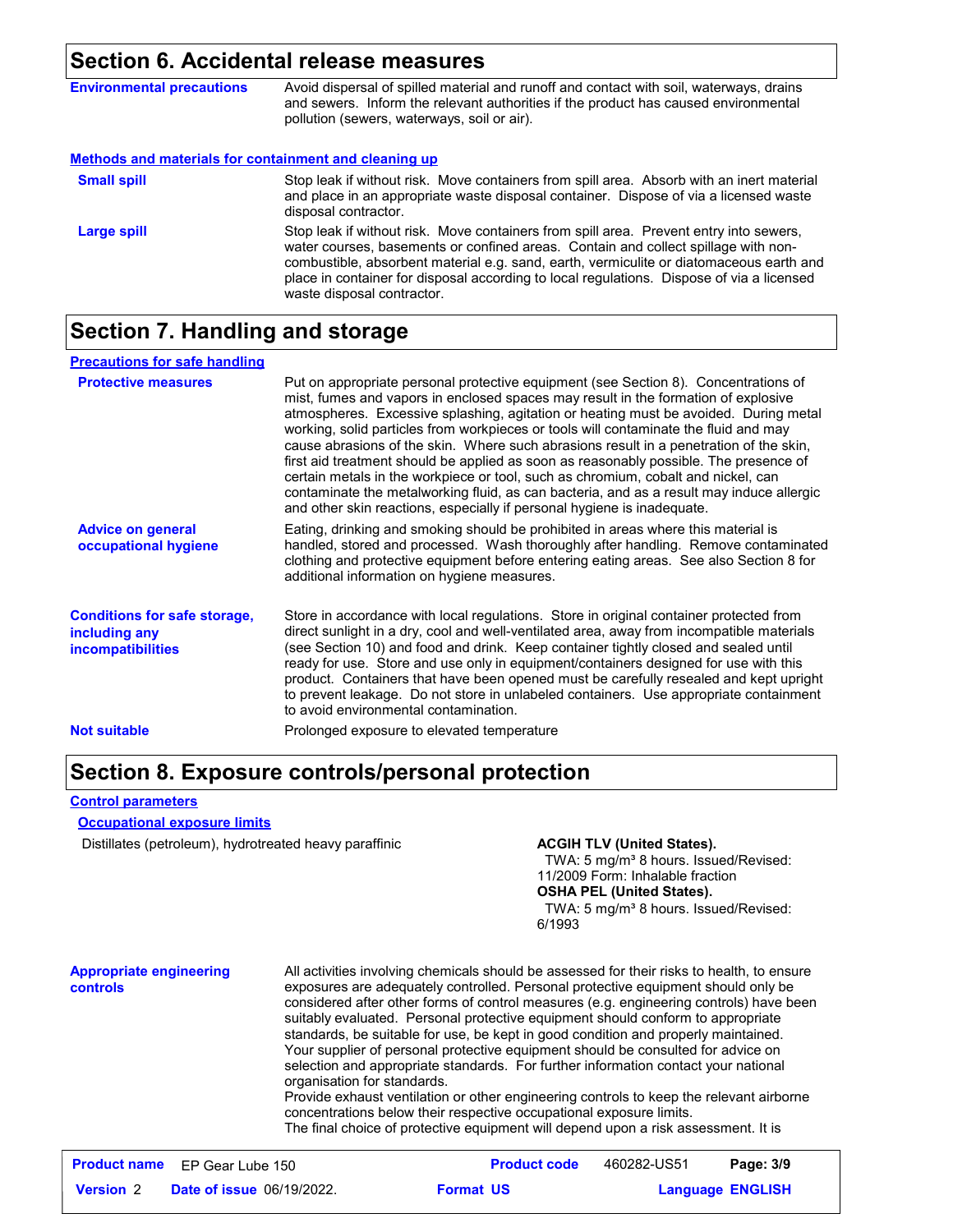## **Section 8. Exposure controls/personal protection**

| important to ensure that all items of personal protective equipment are compatible.                                                                                                                                                                                                                                                                                                                                                                                                                                                                                                                                                                                                                                                                                                                                                                                                                                                                                                                                                                                                                                                                                                 |
|-------------------------------------------------------------------------------------------------------------------------------------------------------------------------------------------------------------------------------------------------------------------------------------------------------------------------------------------------------------------------------------------------------------------------------------------------------------------------------------------------------------------------------------------------------------------------------------------------------------------------------------------------------------------------------------------------------------------------------------------------------------------------------------------------------------------------------------------------------------------------------------------------------------------------------------------------------------------------------------------------------------------------------------------------------------------------------------------------------------------------------------------------------------------------------------|
| Emissions from ventilation or work process equipment should be checked to ensure they<br>comply with the requirements of environmental protection legislation. In some cases,<br>fume scrubbers, filters or engineering modifications to the process equipment will be<br>necessary to reduce emissions to acceptable levels.                                                                                                                                                                                                                                                                                                                                                                                                                                                                                                                                                                                                                                                                                                                                                                                                                                                       |
|                                                                                                                                                                                                                                                                                                                                                                                                                                                                                                                                                                                                                                                                                                                                                                                                                                                                                                                                                                                                                                                                                                                                                                                     |
| Wash hands, forearms and face thoroughly after handling chemical products, before<br>eating, smoking and using the lavatory and at the end of the working period.<br>Appropriate techniques should be used to remove potentially contaminated clothing.<br>Wash contaminated clothing before reusing. Ensure that eyewash stations and safety<br>showers are close to the workstation location.                                                                                                                                                                                                                                                                                                                                                                                                                                                                                                                                                                                                                                                                                                                                                                                     |
| Safety glasses with side shields.                                                                                                                                                                                                                                                                                                                                                                                                                                                                                                                                                                                                                                                                                                                                                                                                                                                                                                                                                                                                                                                                                                                                                   |
|                                                                                                                                                                                                                                                                                                                                                                                                                                                                                                                                                                                                                                                                                                                                                                                                                                                                                                                                                                                                                                                                                                                                                                                     |
| Wear protective gloves if prolonged or repeated contact is likely. Wear chemical<br>resistant gloves. Recommended: Nitrile gloves. The correct choice of protective gloves<br>depends upon the chemicals being handled, the conditions of work and use, and the<br>condition of the gloves (even the best chemically resistant glove will break down after<br>repeated chemical exposures). Most gloves provide only a short time of protection<br>before they must be discarded and replaced. Because specific work environments and<br>material handling practices vary, safety procedures should be developed for each<br>intended application. Gloves should therefore be chosen in consultation with the supplier/<br>manufacturer and with a full assessment of the working conditions.                                                                                                                                                                                                                                                                                                                                                                                       |
| Use of protective clothing is good industrial practice.<br>Personal protective equipment for the body should be selected based on the task being<br>performed and the risks involved and should be approved by a specialist before handling<br>this product.<br>Cotton or polyester/cotton overalls will only provide protection against light superficial<br>contamination that will not soak through to the skin. Overalls should be laundered on a<br>regular basis. When the risk of skin exposure is high (e.g. when cleaning up spillages or<br>if there is a risk of splashing) then chemical resistant aprons and/or impervious chemical<br>suits and boots will be required.                                                                                                                                                                                                                                                                                                                                                                                                                                                                                               |
| Appropriate footwear and any additional skin protection measures should be selected<br>based on the task being performed and the risks involved and should be approved by a<br>specialist before handling this product.                                                                                                                                                                                                                                                                                                                                                                                                                                                                                                                                                                                                                                                                                                                                                                                                                                                                                                                                                             |
| In case of insufficient ventilation, wear suitable respiratory equipment.<br>For protection against metal working fluids, respiratory protection that is classified as<br>"resistant to oil" (class R) or oil proof (class P) should be selected where appropriate.<br>Depending on the level of airborne contaminants, an air-purifying, half-mask respirator<br>(with HEPA filter) including disposable (P- or R-series) (for oil mists less than 50mg/m3),<br>or any powered, air-purifying respirator equipped with hood or helmet and HEPA filter<br>(for oil mists less than 125 mg/m3).<br>Where organic vapours are a potential hazard during metalworking operations, a<br>combination particulate and organic vapour filter may be necessary.<br>The correct choice of respiratory protection depends upon the chemicals being handled,<br>the conditions of work and use, and the condition of the respiratory equipment. Safety<br>procedures should be developed for each intended application. Respiratory protection<br>equipment should therefore be chosen in consultation with the supplier/manufacturer<br>and with a full assessment of the working conditions. |
|                                                                                                                                                                                                                                                                                                                                                                                                                                                                                                                                                                                                                                                                                                                                                                                                                                                                                                                                                                                                                                                                                                                                                                                     |

## **Section 9. Physical and chemical properties**

The conditions of measurement of all properties are at standard temperature and pressure unless otherwise indicated.

#### **Appearance**

| <b>Physical state</b>               | Liquid.          |
|-------------------------------------|------------------|
| <b>Color</b>                        | Yellowish-brown. |
| <b>Odor</b>                         | Petroleum        |
| <b>Odor threshold</b>               | Not available.   |
| рH                                  | Not applicable.  |
| <b>Melting point/freezing point</b> | Not available.   |

|                  | <b>Product name</b> EP Gear Lube 150 |                  | <b>Product code</b> | 460282-US51             | Page: 4/9 |
|------------------|--------------------------------------|------------------|---------------------|-------------------------|-----------|
| <b>Version 2</b> | <b>Date of issue 06/19/2022.</b>     | <b>Format US</b> |                     | <b>Language ENGLISH</b> |           |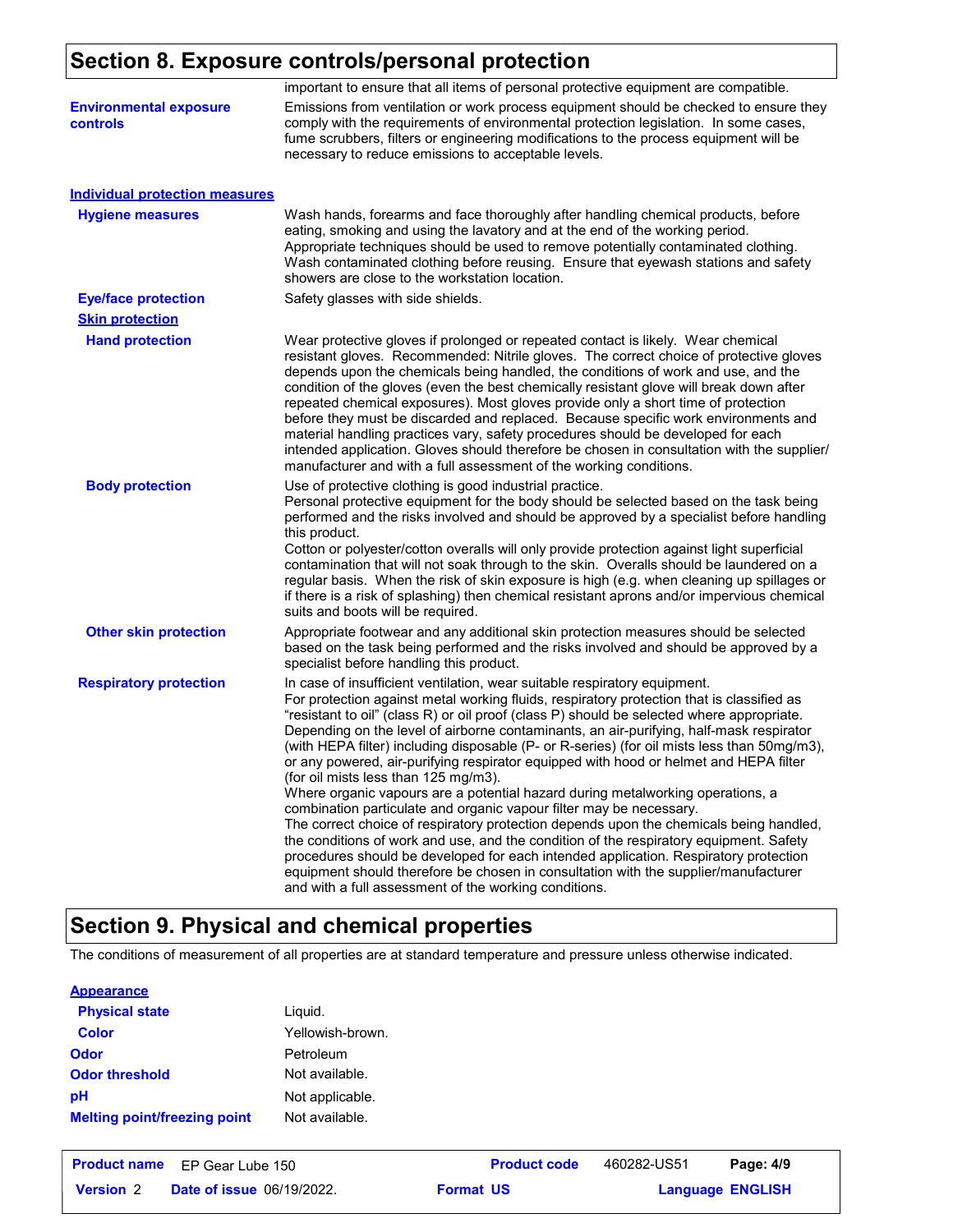## **Section 9. Physical and chemical properties**

#### **Boiling point, initial boiling point, and boiling range**

Not available.

**Evaporation rate** Not available. Not available. Not applicable. Based on - Physical state **Pour point**  $-24 \text{ }^{\circ}\text{C}$ **Flash point**  $\overline{\text{Open}}$  cup: >180°C (>356°F) [Cleveland]

**Lower and upper explosion limit/flammability limit**

**Flammability**

| <b>Vapor pressure</b>                             | Vapor Pressure at 20°C                                             |             |         |                    |          | Vapor pressure at 50°C |               |  |
|---------------------------------------------------|--------------------------------------------------------------------|-------------|---------|--------------------|----------|------------------------|---------------|--|
|                                                   | <b>Ingredient name</b>                                             | $mm$ Hg $ $ | kPa     | <b>Method</b>      | mm<br>Hg | kPa                    | <b>Method</b> |  |
|                                                   | Distillates (petroleum),<br>hydrotreated heavy<br>paraffinic       | < 0.08      | < 0.011 | <b>ASTM D 5191</b> |          |                        |               |  |
| <b>Relative vapor density</b>                     | Not available.                                                     |             |         |                    |          |                        |               |  |
| <b>Density</b>                                    | <1000 kg/m <sup>3</sup> (<1 g/cm <sup>3</sup> ) at 15.6°C          |             |         |                    |          |                        |               |  |
| <b>Solubility</b>                                 | insoluble in water.                                                |             |         |                    |          |                        |               |  |
| <b>Partition coefficient: n-</b><br>octanol/water | Mot applicable.                                                    |             |         |                    |          |                        |               |  |
| <b>Auto-ignition temperature</b>                  | Not available.                                                     |             |         |                    |          |                        |               |  |
| <b>Decomposition temperature</b>                  | Not available.                                                     |             |         |                    |          |                        |               |  |
| <b>Viscosity</b>                                  | Kinematic: 159.6 mm <sup>2</sup> /s (159.6 cSt) at 40 $^{\circ}$ C |             |         |                    |          |                        |               |  |
| <b>Particle characteristics</b>                   |                                                                    |             |         |                    |          |                        |               |  |
| <b>Median particle size</b>                       | Mot applicable.                                                    |             |         |                    |          |                        |               |  |

#### **Section 10. Stability and reactivity**

| <b>Reactivity</b>                            | No specific test data available for this product. Refer to Conditions to avoid and<br>Incompatible materials for additional information.                                |
|----------------------------------------------|-------------------------------------------------------------------------------------------------------------------------------------------------------------------------|
| <b>Chemical stability</b>                    | The product is stable.                                                                                                                                                  |
| <b>Possibility of hazardous</b><br>reactions | Under normal conditions of storage and use, hazardous reactions will not occur.<br>Under normal conditions of storage and use, hazardous polymerization will not occur. |
| <b>Conditions to avoid</b>                   | Avoid all possible sources of ignition (spark or flame).                                                                                                                |
| <b>Incompatible materials</b>                | Reactive or incompatible with the following materials: oxidizing materials.                                                                                             |
| <b>Hazardous decomposition</b><br>products   | Under normal conditions of storage and use, hazardous decomposition products should<br>not be produced.                                                                 |

## **Section 11. Toxicological information**

**Information on toxicological effects**

| Information on the likely<br>routes of exposure | Routes of entry anticipated: Dermal, Inhalation.                                                  |
|-------------------------------------------------|---------------------------------------------------------------------------------------------------|
| <b>Potential acute health effects</b>           |                                                                                                   |
| Eye contact                                     | No known significant effects or critical hazards.                                                 |
| <b>Skin contact</b>                             | No known significant effects or critical hazards.                                                 |
| <b>Inhalation</b>                               | Vapor inhalation under ambient conditions is not normally a problem due to low vapor<br>pressure. |
| <b>Ingestion</b>                                | No known significant effects or critical hazards.                                                 |

|                  | <b>Product name</b> EP Gear Lube 150 |                  | <b>Product code</b> | 460282-US51             | Page: 5/9 |  |
|------------------|--------------------------------------|------------------|---------------------|-------------------------|-----------|--|
| <b>Version</b> 2 | <b>Date of issue 06/19/2022.</b>     | <b>Format US</b> |                     | <b>Language ENGLISH</b> |           |  |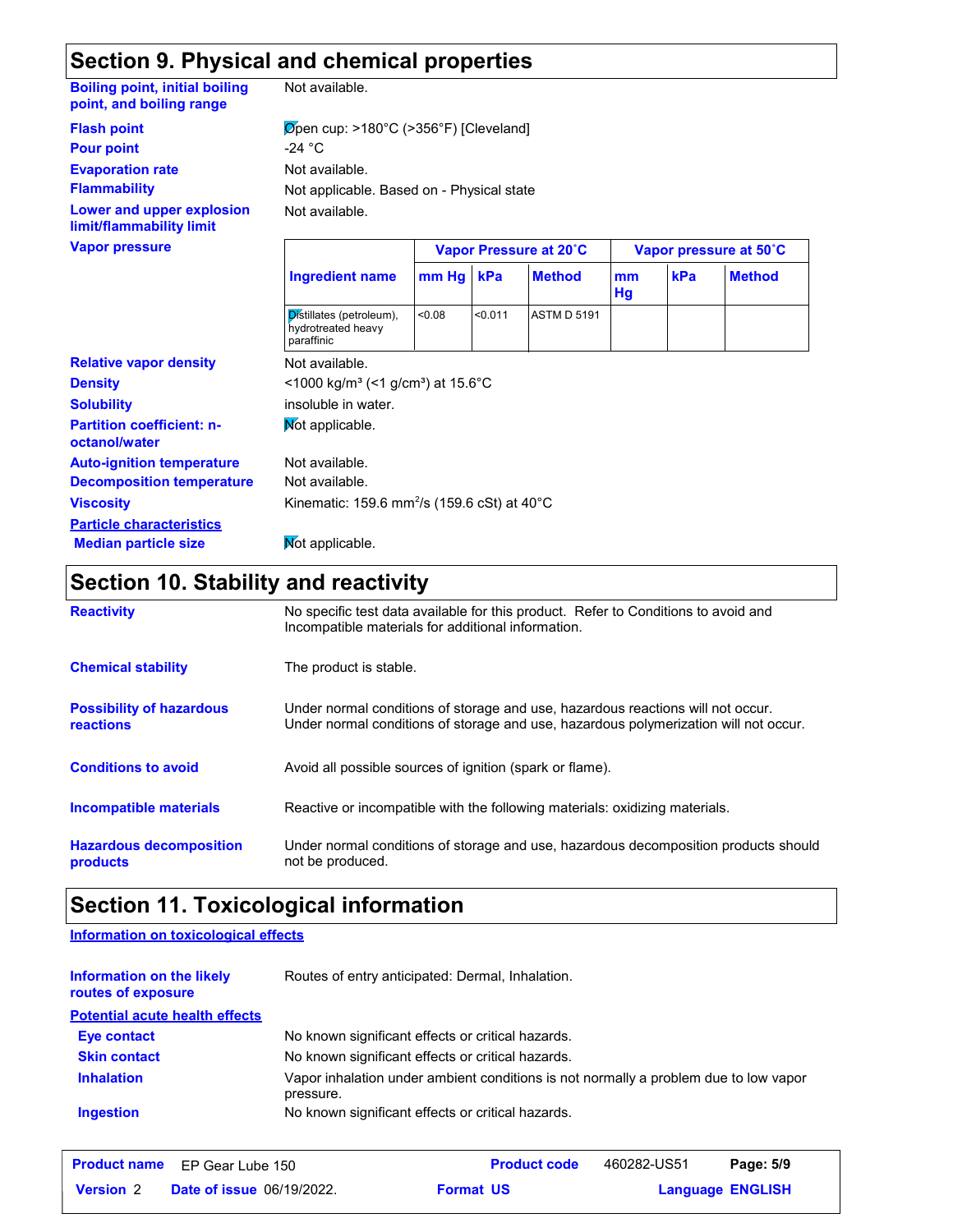## **Section 11. Toxicological information**

#### **Symptoms related to the physical, chemical and toxicological characteristics**

| <b>Eye contact</b>  | No specific data.                                                                |
|---------------------|----------------------------------------------------------------------------------|
| <b>Skin contact</b> | Adverse symptoms may include the following:<br>irritation<br>dryness<br>cracking |
| <b>Inhalation</b>   | No specific data.                                                                |
| <b>Ingestion</b>    | No specific data.                                                                |

#### **Delayed and immediate effects and also chronic effects from short and long term exposure**

| <b>Short term exposure</b>              |                                                   |
|-----------------------------------------|---------------------------------------------------|
| <b>Potential immediate</b><br>effects   | Not available.                                    |
| <b>Potential delayed effects</b>        | Not available.                                    |
| Long term exposure                      |                                                   |
| <b>Potential immediate</b><br>effects   | Not available.                                    |
| <b>Potential delayed effects</b>        | Not available.                                    |
| <b>Potential chronic health effects</b> |                                                   |
| <b>General</b>                          | No known significant effects or critical hazards. |
| <b>Carcinogenicity</b>                  | No known significant effects or critical hazards. |
| <b>Mutagenicity</b>                     | No known significant effects or critical hazards. |
| <b>Teratogenicity</b>                   | No known significant effects or critical hazards. |
| <b>Developmental effects</b>            | No known significant effects or critical hazards. |
| <b>Fertility effects</b>                | No known significant effects or critical hazards. |

#### **Numerical measures of toxicity**

**Acute toxicity estimates**

Not available.

## **Section 12. Ecological information**

#### **Toxicity**

No testing has been performed by the manufacturer.

#### **Persistence and degradability**

Not available.

## **Bioaccumulative potential**

Not available.

| <b>Mobility in soil</b>                                 |                                                                                                                           |
|---------------------------------------------------------|---------------------------------------------------------------------------------------------------------------------------|
| <b>Soil/water partition</b><br><b>coefficient (Koc)</b> | Not available.                                                                                                            |
| <b>Mobility</b>                                         | Spillages may penetrate the soil causing ground water contamination.                                                      |
| <b>Other adverse effects</b>                            | No known significant effects or critical hazards.                                                                         |
| <b>Other ecological information</b>                     | Spills may form a film on water surfaces causing physical damage to organisms. Oxygen<br>transfer could also be impaired. |

|                  | <b>Product name</b> EP Gear Lube 150 | <b>Product code</b> | 460282-US51 | Page: 6/9               |
|------------------|--------------------------------------|---------------------|-------------|-------------------------|
| <b>Version 2</b> | <b>Date of issue 06/19/2022.</b>     | <b>Format US</b>    |             | <b>Language ENGLISH</b> |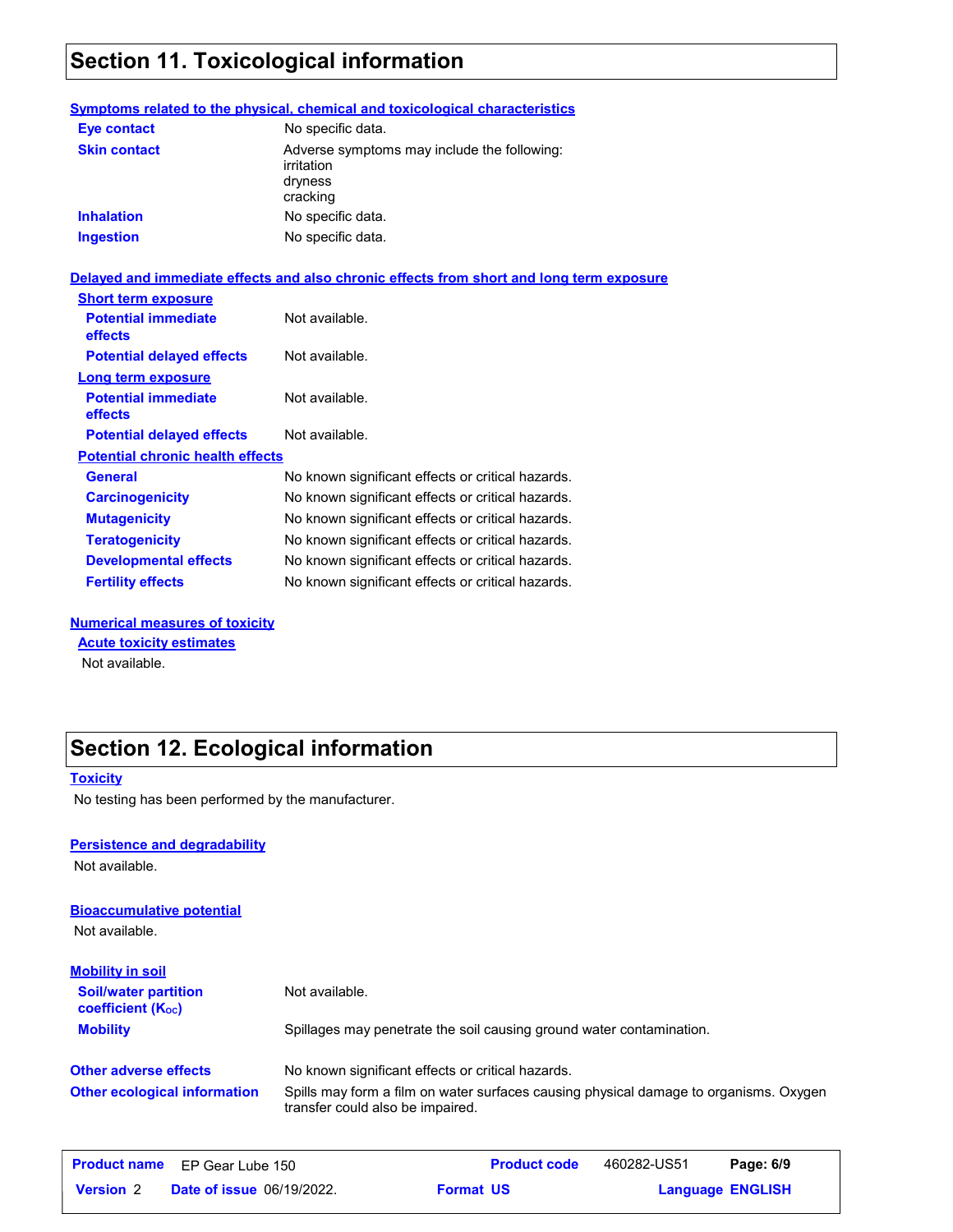## **Section 13. Disposal considerations**

#### **Disposal methods**

The generation of waste should be avoided or minimized wherever possible. Significant quantities of waste product residues should not be disposed of via the foul sewer but processed in a suitable effluent treatment plant. Dispose of surplus and non-recyclable products via a licensed waste disposal contractor. Disposal of this product, solutions and any by-products should at all times comply with the requirements of environmental protection and waste disposal legislation and any regional local authority requirements. Waste packaging should be recycled. Incineration or landfill should only be considered when recycling is not feasible. This material and its container must be disposed of in a safe way. Empty containers or liners may retain some product residues. Avoid dispersal of spilled material and runoff and contact with soil, waterways, drains and sewers.

## **Section 14. Transport information**

|                                         | <b>DOT Classification</b> | <b>TDG Classification</b> | <b>IMDG</b>    | <b>IATA</b>    |
|-----------------------------------------|---------------------------|---------------------------|----------------|----------------|
| <b>UN number</b>                        | Not regulated.            | Not regulated.            | Not regulated. | Not regulated. |
| <b>UN proper</b><br>shipping name       |                           |                           |                |                |
| <b>Transport</b><br>hazard class(es)    |                           |                           |                |                |
| <b>Packing group</b>                    |                           | $\overline{\phantom{0}}$  |                | ÷              |
| <b>Environmental</b><br>hazards         | No.                       | No.                       | No.            | No.            |
| <b>Additional</b><br><b>information</b> |                           |                           | $\overline{a}$ |                |

**Special precautions for user** Not available.

Not available.

**Transport in bulk according to IMO instruments**

## **Section 15. Regulatory information**

| <b>U.S. Federal regulations</b>               |                                                                                              |
|-----------------------------------------------|----------------------------------------------------------------------------------------------|
| <b>United States inventory</b><br>(TSCA 8b)   | All components are active or exempted.                                                       |
| <b>SARA 302/304</b>                           |                                                                                              |
| <b>Composition/information on ingredients</b> |                                                                                              |
| No products were found.                       |                                                                                              |
| <b>SARA 311/312</b>                           |                                                                                              |
| <b>Classification</b>                         | Not applicable.                                                                              |
| <b>SARA 313</b>                               |                                                                                              |
| <b>Form R - Reporting</b><br>requirements     | This product does not contain any hazardous ingredients at or above regulated<br>thresholds. |
| <b>Supplier notification</b>                  | This product does not contain any hazardous ingredients at or above regulated<br>thresholds. |
| <b>State regulations</b>                      |                                                                                              |
| <b>Massachusetts</b>                          | The following components are listed: OIL MIST, MINERAL                                       |
| <b>New Jersey</b>                             | None of the components are listed.                                                           |
| <b>Pennsylvania</b>                           | None of the components are listed.                                                           |
| <b>California Prop. 65</b>                    |                                                                                              |

|                  | <b>Product name</b> EP Gear Lube 150 | <b>Product code</b> | 460282-US51 | Page: 7/9               |  |
|------------------|--------------------------------------|---------------------|-------------|-------------------------|--|
| <b>Version 2</b> | <b>Date of issue 06/19/2022.</b>     | <b>Format US</b>    |             | <b>Language ENGLISH</b> |  |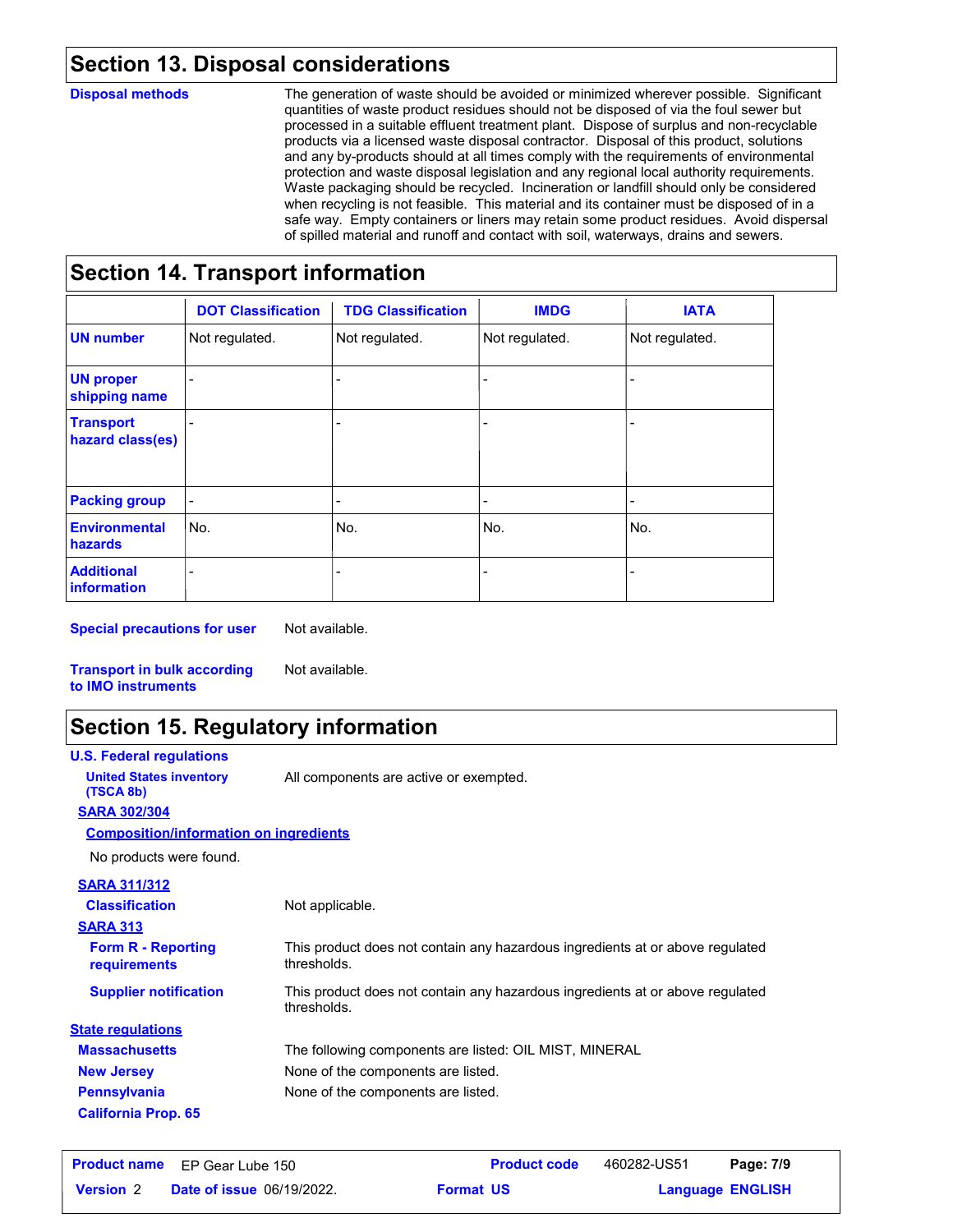## **Section 15. Regulatory information**

WARNING: This product can expose you to chemicals including Ethylene oxide and Methyl isobutyl ketone, which are known to the State of California to cause cancer and birth defects or other reproductive harm. This product can expose you to chemicals including Ethyl acrylate, Propylene oxide and 1,4-Dioxane, which are known to the State of California to cause cancer. For more information go to www.P65Warnings.ca.gov.

#### **Other regulations**

| <b>Australia inventory (AIIC)</b>                               | All components are listed or exempted.                                                                   |
|-----------------------------------------------------------------|----------------------------------------------------------------------------------------------------------|
| <b>Canada inventory</b>                                         | All components are listed or exempted.                                                                   |
| <b>China inventory (IECSC)</b>                                  | All components are listed or exempted.                                                                   |
| <b>Japan inventory (CSCL)</b>                                   | All components are listed or exempted.                                                                   |
| <b>Korea inventory (KECI)</b>                                   | All components are listed or exempted.                                                                   |
| <b>Philippines inventory</b><br>(PICCS)                         | All components are listed or exempted.                                                                   |
| <b>Taiwan Chemical</b><br><b>Substances Inventory</b><br>(TCSI) | All components are listed or exempted.                                                                   |
| <b>REACH Status</b>                                             | For the REACH status of this product please consult your company contact, as<br>identified in Section 1. |

## **Section 16. Other information**

#### **National Fire Protection Association (U.S.A.)**



#### **History**

| Date of issue/Date of<br>revision | 06/19/2022.                                                                                                                                                                                                                                                                                                                                                                                                                                                                                                                                                                                                                                                                                                                                                                                                                                                                                                                                                                                                                                                                                                                                                                                                                                                                               |
|-----------------------------------|-------------------------------------------------------------------------------------------------------------------------------------------------------------------------------------------------------------------------------------------------------------------------------------------------------------------------------------------------------------------------------------------------------------------------------------------------------------------------------------------------------------------------------------------------------------------------------------------------------------------------------------------------------------------------------------------------------------------------------------------------------------------------------------------------------------------------------------------------------------------------------------------------------------------------------------------------------------------------------------------------------------------------------------------------------------------------------------------------------------------------------------------------------------------------------------------------------------------------------------------------------------------------------------------|
| Date of previous issue            | 10/13/2021.                                                                                                                                                                                                                                                                                                                                                                                                                                                                                                                                                                                                                                                                                                                                                                                                                                                                                                                                                                                                                                                                                                                                                                                                                                                                               |
| <b>Prepared by</b>                | <b>Product Stewardship</b>                                                                                                                                                                                                                                                                                                                                                                                                                                                                                                                                                                                                                                                                                                                                                                                                                                                                                                                                                                                                                                                                                                                                                                                                                                                                |
| <b>Key to abbreviations</b>       | ACGIH = American Conference of Industrial Hygienists<br>ATE = Acute Toxicity Estimate<br>BCF = Bioconcentration Factor<br>CAS Number = Chemical Abstracts Service Registry Number<br>GHS = Globally Harmonized System of Classification and Labelling of Chemicals<br>IATA = International Air Transport Association<br>IBC = Intermediate Bulk Container<br><b>IMDG = International Maritime Dangerous Goods</b><br>LogPow = logarithm of the octanol/water partition coefficient<br>MARPOL = International Convention for the Prevention of Pollution From Ships, 1973 as<br>modified by the Protocol of 1978. ("Marpol" = marine pollution)<br>OEL = Occupational Exposure Limit<br>SDS = Safety Data Sheet<br>STEL = Short term exposure limit<br>TWA = Time weighted average<br>$UN = United Nations$<br>UN Number = United Nations Number, a four digit number assigned by the United<br>Nations Committee of Experts on the Transport of Dangerous Goods.<br>Varies = may contain one or more of the following 64741-88-4, 64741-89-5, 64741-95-3,<br>64741-96-4, 64742-01-4, 64742-44-5, 64742-45-6, 64742-52-5, 64742-53-6, 64742-54-7,<br>64742-55-8, 64742-56-9, 64742-57-0, 64742-58-1, 64742-62-7, 64742-63-8, 64742-65-0,<br>64742-70-7, 72623-85-9, 72623-86-0, 72623-87-1 |

**Indicates information that has changed from previously issued version.**

**Notice to reader**

|                  | <b>Product name</b> EP Gear Lube 150 | <b>Product code</b> | 460282-US51 | Page: 8/9               |  |
|------------------|--------------------------------------|---------------------|-------------|-------------------------|--|
| <b>Version</b> 2 | <b>Date of issue 06/19/2022.</b>     | <b>Format US</b>    |             | <b>Language ENGLISH</b> |  |